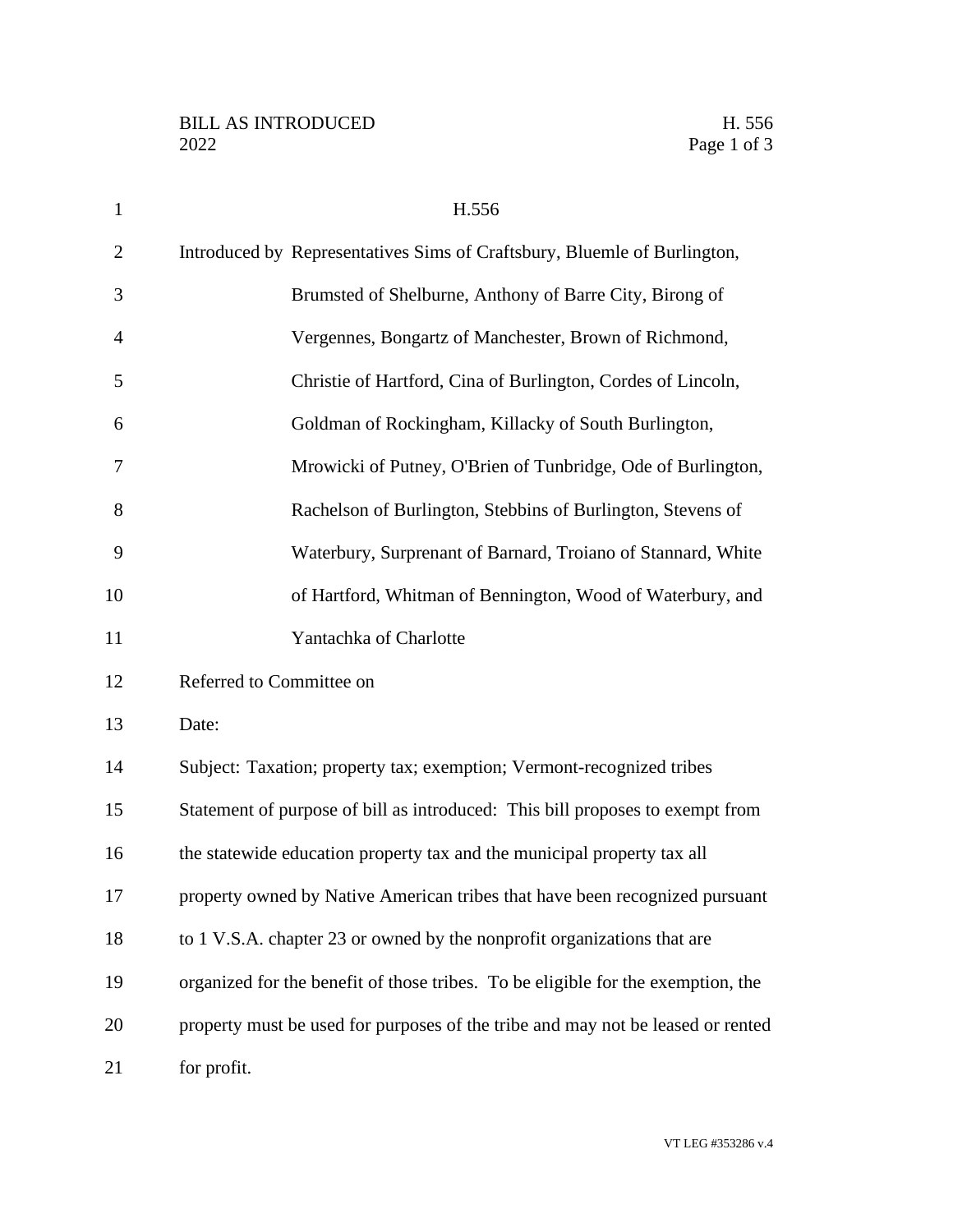| $\mathbf{1}$<br>$\overline{2}$ | An act relating to exempting property owned by Vermont-recognized<br>Native American tribes from property tax |
|--------------------------------|---------------------------------------------------------------------------------------------------------------|
| 3                              | It is hereby enacted by the General Assembly of the State of Vermont:                                         |
| $\overline{4}$                 | Sec. 1. FINDINGS; STATEMENT OF PURPOSE                                                                        |
| 5                              | The General Assembly finds that Vermont lands are the historic and current                                    |
| 6                              | territories of the Western Abenaki people. Stewardship of these lands was                                     |
| 7                              | removed from the Abenaki when Europeans made Vermont a state in 1791.                                         |
| 8                              | The General Assembly acknowledges the Abenaki people as the traditional                                       |
| 9                              | land caretakers of Ndakinna (En-DAH-kee-nah), which includes parts of                                         |
| 10                             | Vermont, New England, and Quebec. The purpose of this act is to                                               |
| 11                             | acknowledge the Western Abenaki people and to provide a statewide and                                         |
| 12                             | municipal property tax exemption for property owned by those peoples.                                         |
| 13                             | Sec. 2. 32 V.S.A. § 3800(p) is added to read:                                                                 |
| 14                             | (p) The statutory purpose of the exemption under subdivision $3802(21)$ of                                    |
| 15                             | this title for property owned by Native American tribes is to recognize those                                 |
| 16                             | peoples as the traditional land caretakers of Vermont and to lower their costs to                             |
| 17                             | allow them to dedicate more of their financial resources to furthering their                                  |
| 18                             | tribe-related activities.                                                                                     |
| 19                             | Sec. 3. 32 V.S.A. § 3802 is amended to read:                                                                  |
| 20                             | § 3802. PROPERTY TAX                                                                                          |
| 21                             | The following property shall be exempt from taxation:                                                         |
| 22                             | * * *                                                                                                         |